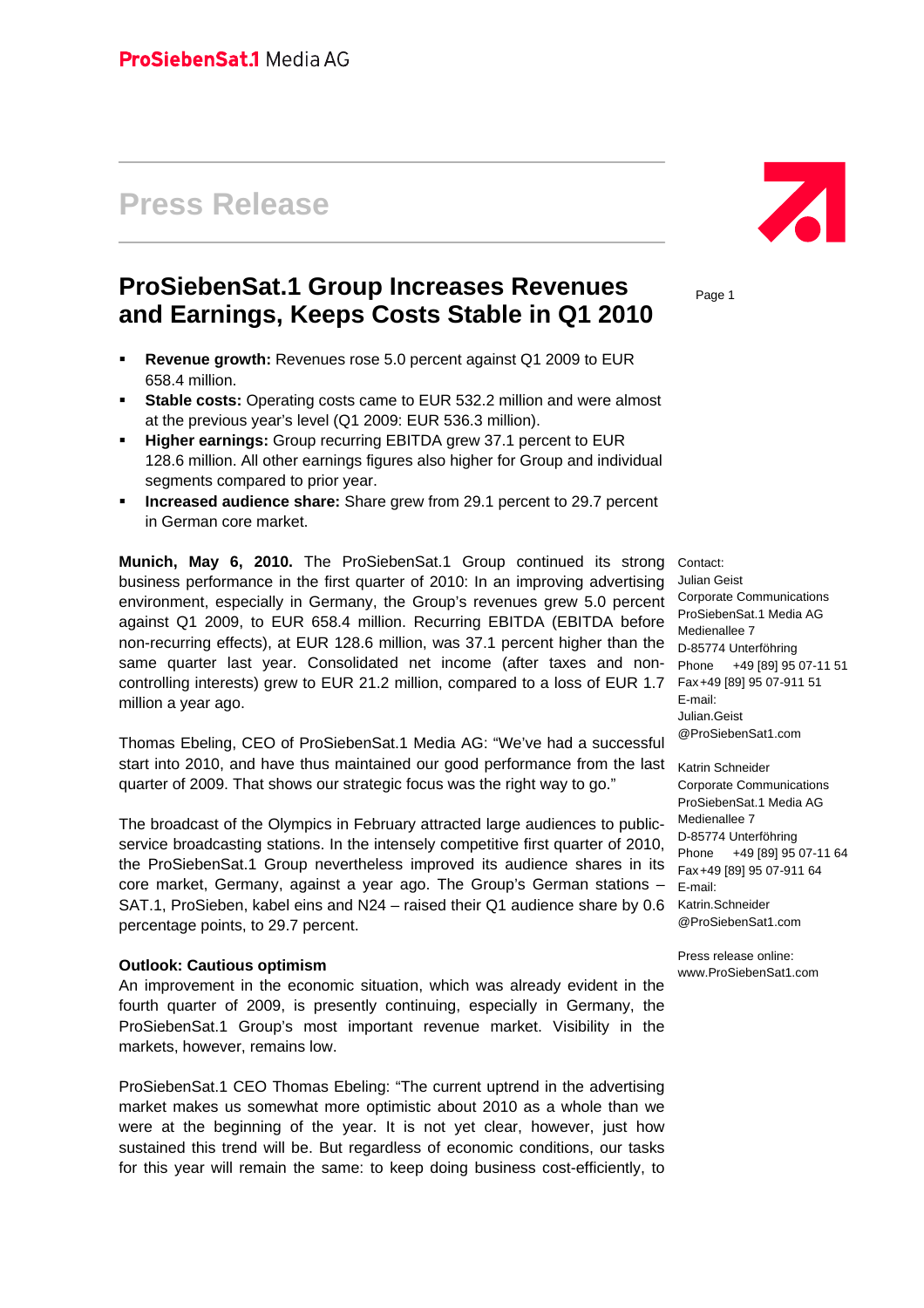

improve our audience performance, and to continue generating new revenue  $_{\text{Page 2 of 4}}$ sources. Our goal for the year is to grow profits further while maintaining or slightly reducing cost levels."

#### **Robust revenues for Q1 2010**

The Group's total revenues rose by EUR 31.4 million, or 5.0 percent, to EUR 658.4 million. With the advertising market environment taking a more positive turn, the Group was able to increase its TV advertising revenues, especially in the German market. The Free TV German-speaking segment (Germany, Austria, Switzerland) reported that total external revenue grew EUR 27.9 million or 7.2 percent, against the same quarter last year, to EUR 416.7 million.

The Free TV International segment, which includes the TV markets in the Netherlands, Belgium, and the Northern and Eastern European regions, also began the year by growing revenues 4.5 percent, to EUR 160.8 million (Q1 2009: EUR 153.9 million). Most of this revenue growth came from higher distribution income, which was, especially in the Scandinavian markets above previous year's level.

However, external revenues in the Diversification segment were 4.0 percent lower than a year ago, to EUR 80.9 million (Q1 2009: EUR 84.3 million), primarily because of lower revenues from call TV (9Live) due to regulatory changes that took effect last year. The state media agencies' new gaming regulations have established additional requirements for information and evidence while a program is on air, and caused caller numbers at 9Live to decrease compared to the first quarter of 2009. The online business, on the other hand, continued to perform well with both classic Internet advertising as well as video advertising.

In the past few months, the ProSiebenSat.1 Group has adopted a broad package of plans for generating additional revenue sources. The Group has expanded its programming sales, launched new stations, and set up new revenue sources, including the new business model that exchanges advertising time for a share of revenues (media for revenue share). These strategic initiatives should contribute to future revenue growth.

#### **Higher profit, better cost structure**

Due to an increase in revenue, combined with stable costs, the Group's recurring EBITDA grew by EUR 34.8 million, or 37.1 percent, to EUR 128.6 million. The recurring EBITDA margin rose from 15.0 percent to 19.5 percent. EBITDA increased by 31.9 percent to EUR 119.2 million (Q1 2009: EUR 90.4 million). After taxes and non-controlling interests, the ProSiebenSat.1 Group showed a profit of EUR 21.2 million for the first quarter of 2010 – an increase of EUR 22.9 million compared to the previous year.

Total costs came to EUR 574.2 million (Q1 2009: EUR 577.6 million). Also the Group's operating costs – meaning total costs less non-recurring expenses, depreciation and amortization – were almost the same level as a year earlier, at EUR 532.2 million (Q1 2009: EUR 536.3 million). Last year the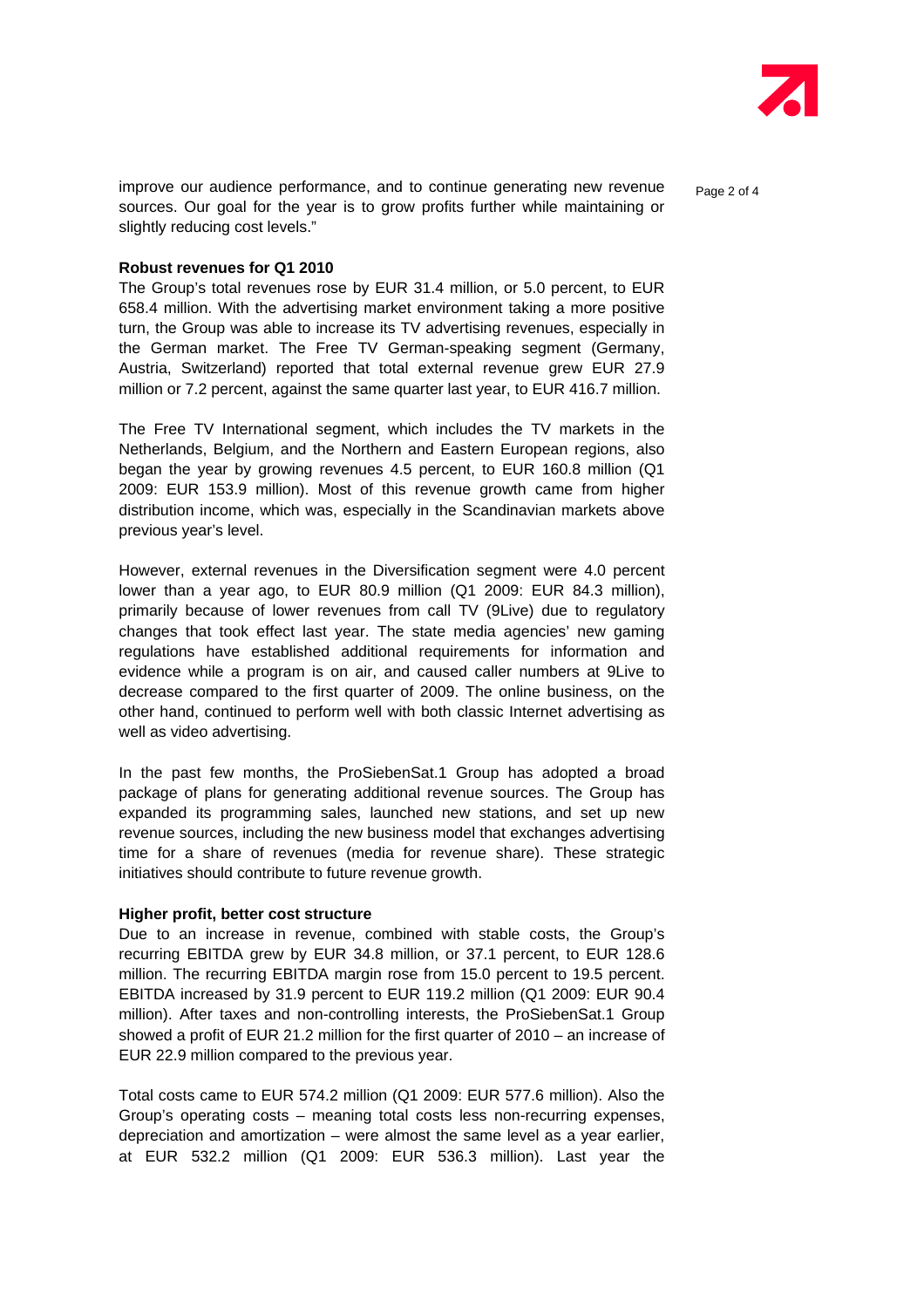

ProSiebenSat.1 Group took extensive steps to cut costs and organize its page 3 of 4 processes more efficiently. Especially in Germany, it saved operating costs by moving large parts of its Berlin operations to Munich and by introducing a cross-function matrix organization in Free TV operations. The sustainable improvement in the cost structure also affected the segments' earnings performance – recurring EBITDA increased compared to Q1 2009 at all three of the ProSiebenSat.1 Group's segments.